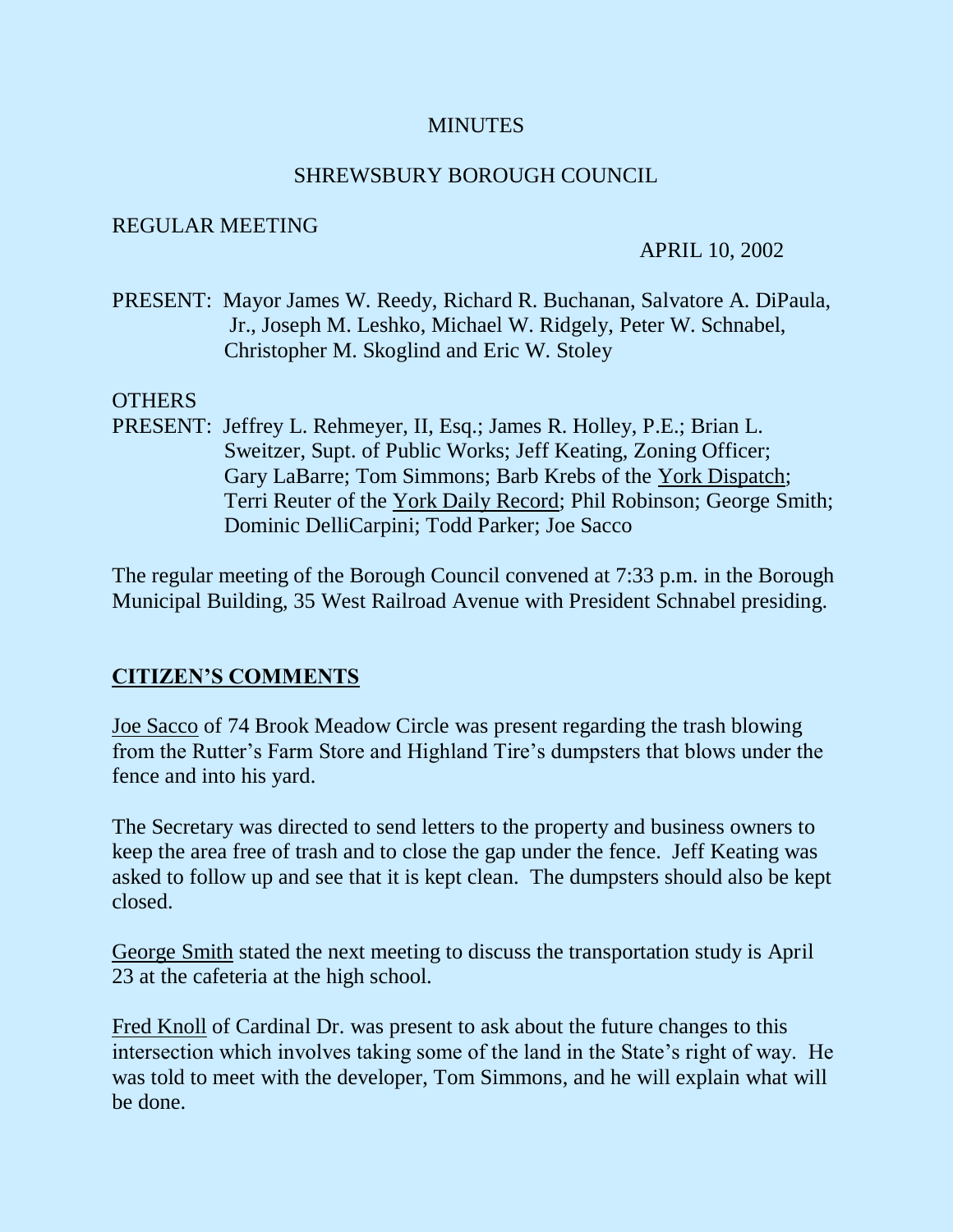Dominic DelliCarpini of 15 Kratz Road inquired about the future development of the Grove property north of Kratz Road. At this time, Phil Robinson brought up again about cluster housing. The area shown on his plan as open space is the portion of the property that is sloped. Preferable cluster housing ordinances require the open land to be used as play areas or other uses which require a level area. Council told Phil that cluster housing was not an option. The Regional Comprehensive Plan reads the Borough may consider cluster housing. Phil stated a homeowners association would own the open space.

Gary LaBarre said he will prioritize the equipment list and he will work with Solicitor Rehmeyer to make sure the items are bought per the bidding and nonbidding requirements. M. Ridgely announced the State awarded us a grant for the EOC equipment. Engineer Holley said we should check the wording in the agreement as that may specify how the items need to be purchased.

Todd Parker of 421 S. Main Street was present to complain about the motorcycle noise coming from the shop next door. The ramp into the work area is on the north side facing their property and it's noisy. Also, visitors park on the north side of the property.

The Secretary was directed to send a letter to Mr. Jones asking if he can move the ramp to the south side of the property as part of being a good neighbor and also to move his parking to the south side of the property. There is also a concern about the silo in the rear and other junky items in this area.

C. Skoglind entered the meeting at 8:17 p.m.

Mr. Parker stated that Mr. Jones said at the zoning hearing that most of his business would come and go in crates as is customary for a machine shop.

Anthony Bonitz of 109 North Main St. asked for the monies sent to the Borough by his insurance company to be held in escrow until he cleaned up from the fire or started to rebuild. He had stated he was not going to rebuild, but the rebuilding process is taking place now and he could use the money to pay for materials.

The Secretary was directed to give Mr. Bonitz a check in the amount of \$6,666.66 for return of the escrowed funds.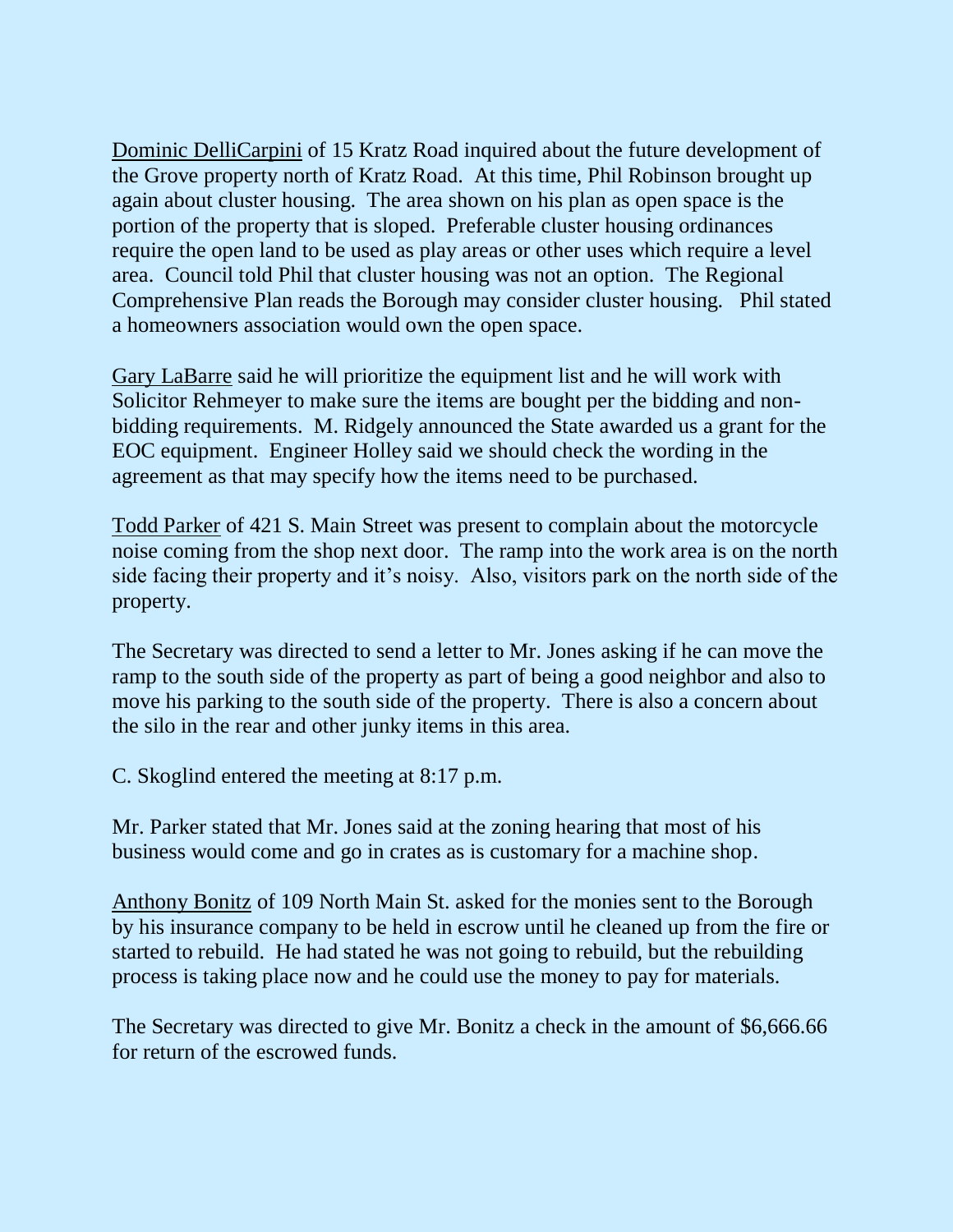# **APPROVAL OF MINUTES**

R. Buchanan moved to approve the minutes of the March 13, 2002 meeting. E. Stoley seconded. The motion carried with all in favor.

# **APPROVAL OF EXPENDITURES AND REPORT OF ACCOUNTS**

M. Ridgely moved to approve the expenditures and report of accounts for February.

E. Stoley seconded. The motion carried with all in favor.

# **BILLS**

- Velda Nickell bookkeeping services for March 15 hours \$300.00
- Rusen & Co. payment #3 for sewer replacement work in Southern Farms \$69,111.38
- D.F. Martin, White & Company auditing services for 2001 \$5,200.00
- James R. Holley & Associates streets 2002 \$832.10; sewer Covington Ridge and North end pump station \$483.15; general engineering \$721.27; sanitary sewer replacement \$521.25; Southern Farms sanitary sewer line repairs \$415.13; water committee meeting \$127.50; Chapter 94 report \$1,082.38; pavilion reconstruction \$130.00
- CGA Law Firm James and Rosalie Bond sewer lien \$297.38 and Bruce and Anya McClure lien work \$669.88

M. Ridgely moved to approve payment of the above bills.

S. DiPaula seconded. The motion carried with all in favor.

# **SUBDIVISION AND LAND DEVELOPMENT BUSINESS**

Presidential Heights, Lot #4, Final Subdivision Plan #2002-1; property located off Church Rd.

Lot 4 contains 4.98 acres, just under two of which are in the Borough. Note six will be amended to clarify the sewer EDUs. Sewer EDUs for the portion in the Borough should be taken from the Borough's EDUs and EDUs required to develop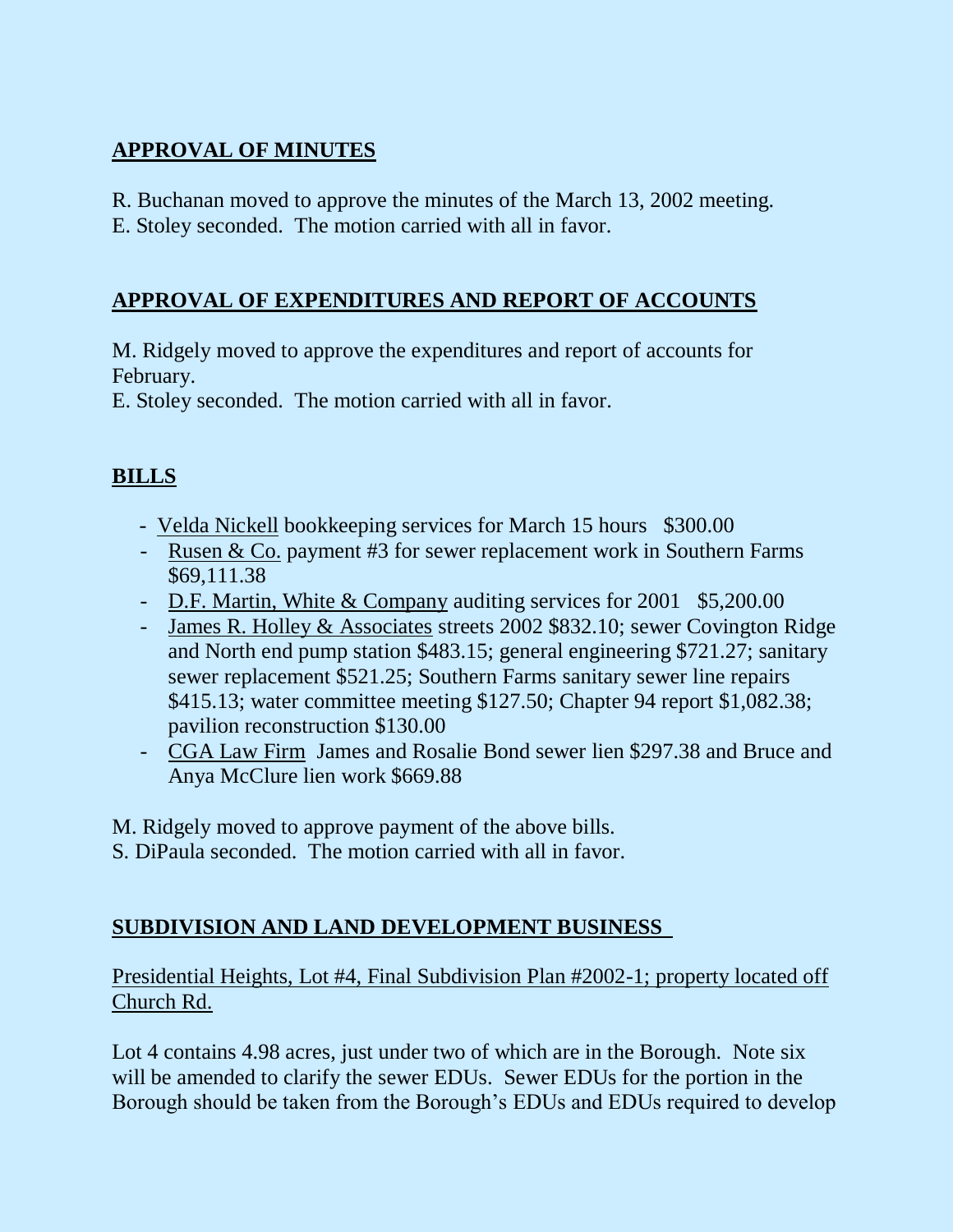the Township portion of the lot should be taken from the Township's EDUs. Engineer Holley recommended approval of the plan.

E. Stoley moved to approve the final subdivision plan for lot #4 with the addition of the sewer EDU clarification with EDUs coming from the respective municipalities.

R. Buchanan seconded. The motion carried with all in favor.

## Covington Ridge Letter of Credit

The letter of credit expires on July 31, 2002; the balance is \$198,245.00. Phil Robinson said he will have the letter of credit renewed.

## **REPORTS**

#### Zoning Officer/BOCA Inspector

#### Grim's Glass

Council received complaints that an addition was made to 21 Hill Street without a permit. Other issues are trash on the property and a fence for which a permit has not been obtained. Also, it was stated at the zoning hearing that the warehouse addition was going to be primarily used for inventory storage but it is now being advertised for rent.

Solicitor Rehmeyer was directed to send a letter to Doug Miller about the unauthorized addition and a copy of the letter will be sent to the realtor that the property cannot be leased. Jeff Keating was asked to follow up on the trash issue.

#### Bright Lights Behind the Factory

M. Ridgely stated he complained about the bright lights on top of the Factory building at 39 East Forrest Avenue that shine into the backs of the homes to the north. Another person had complained about the lights also. Jeff Keating stated he had contacted the manager of the building and was told they can angle the lights down. The lights are large and they should probably be reduced and shields installed. Jeff was asked to follow through with this issue.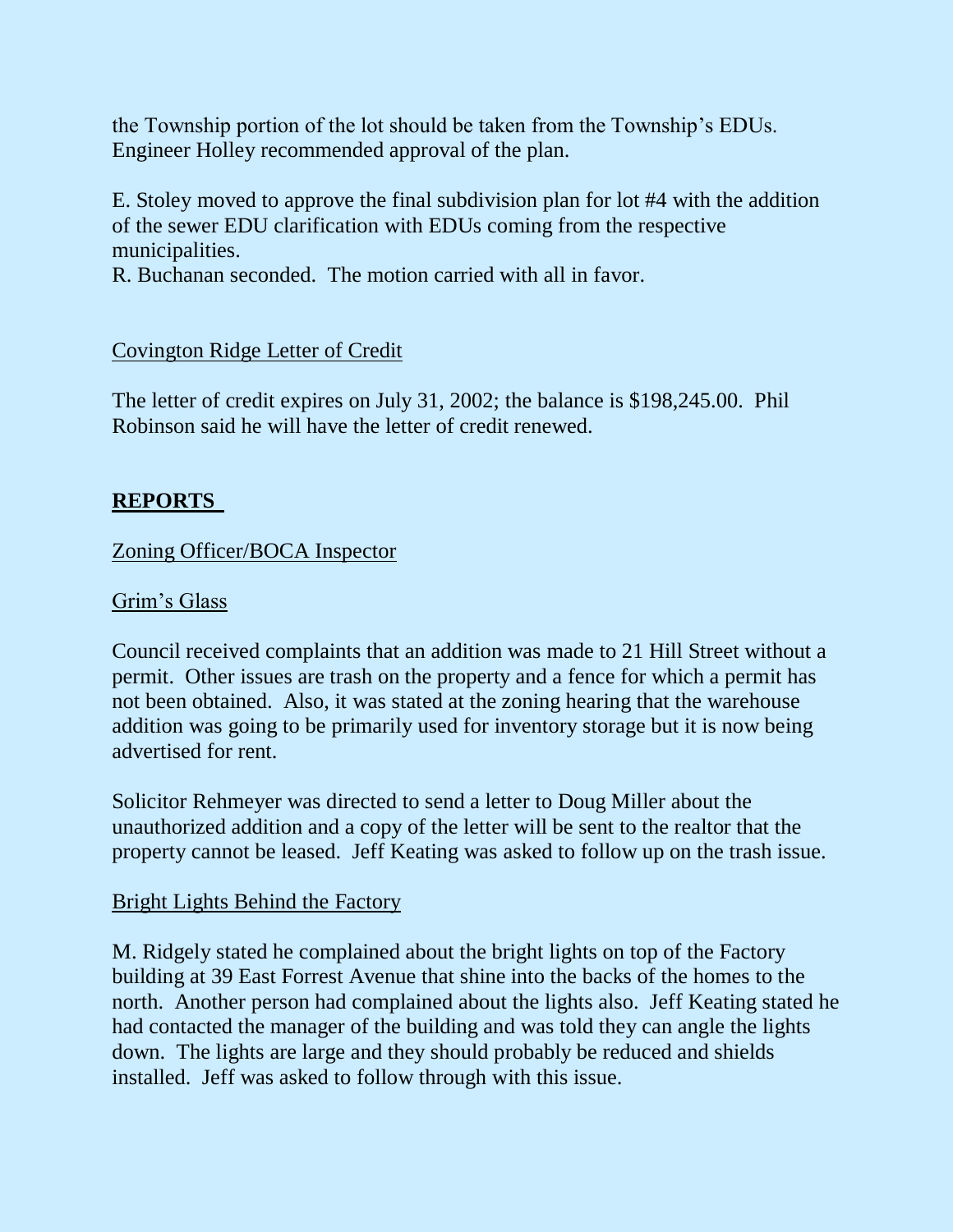# **OTHER REPORTS**

# **Water & Sewer** – Richard R. Buchanan

## Filling/topping Swimming Pools

A discussion was held concerning the filling and topping off of pools this year in light of the drought emergency enacted by the State. The Borough took the position last month that residents could not fill or top off their pools. This policy will remain in place with a warning being given the first time and then fines imposed if the resident uses water from the Borough's system. Notification will be included in the annual water quality report that will be mailed out to all water customers.

# Shrewsbury Center Agreement

The developer would like the Borough to take the springs off line so earth moving can begin at the site. In exchange, the developer would continue to work diligently toward permitting and installation of the new wells at the springs. The developer would add a booster pump to our system to transfer water from the south to the north system. The developer would make improvements to the existing pump house up to \$4,500.00 provided only one booster pump is required. In the event the new wells are not permitted by DEP, the money which would have gone towards the final well installation will be given to the Borough. A site for a new well is on the Keeny property on Tolna Road with an estimated cost of \$230,000.00. The developer agreed to post a bond in this amount, in the event the new wells on the proposed development property do not get permitted by DEP.

R. Buchanan moved to authorize the signing of the agreement addendum. E. Stoley seconded. The motion carried with all in favor.

## Welcome to Shrewsbury Sign

Tom Simmons offered space as part of the shopping center's sign for the Borough to place Borough and Regional Recreation announcements.

## Gun Club – Request for Borough Water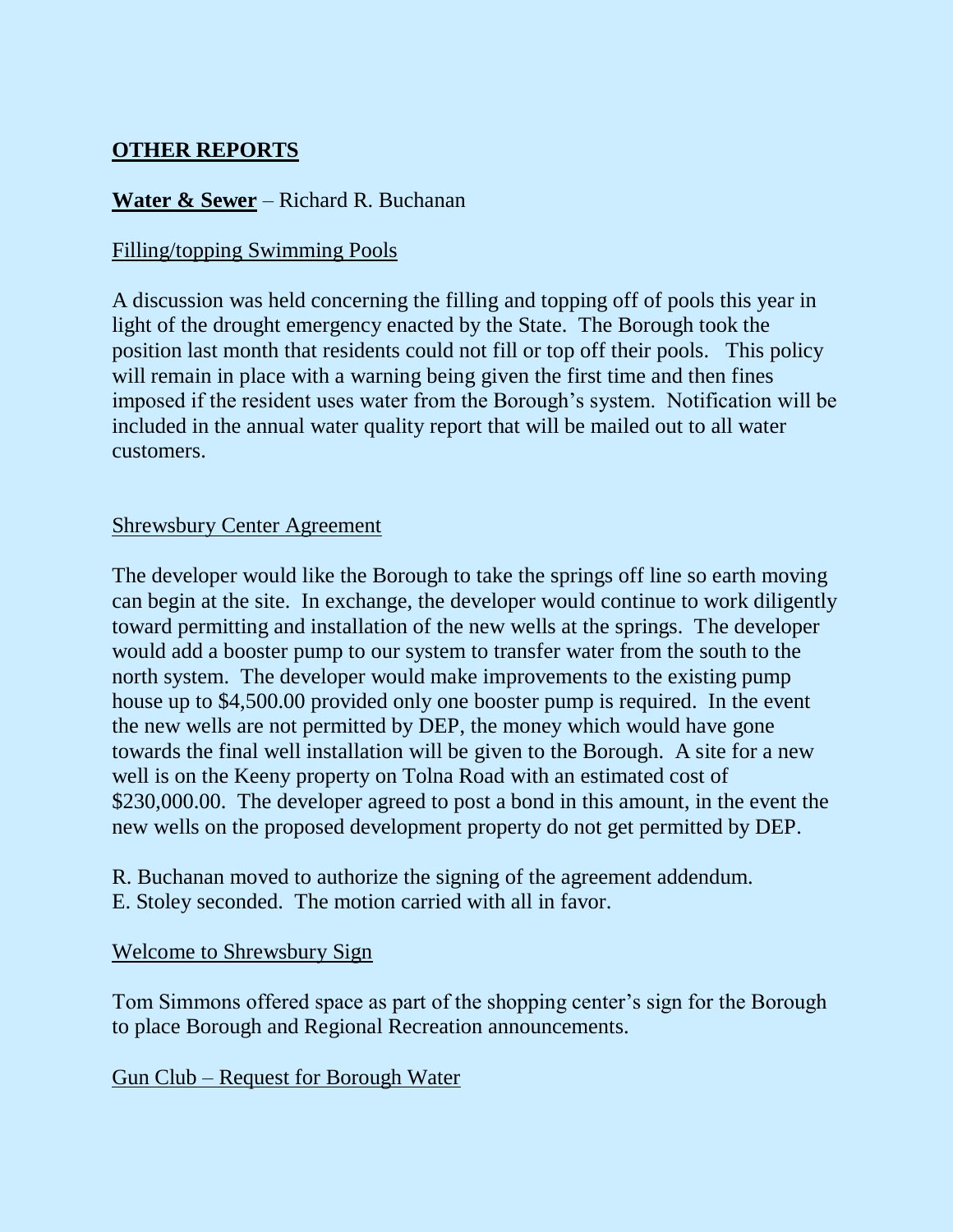The gun club at 22 Winchester Road requested permission to connect to the Borough's water system because their well is failing. This property is in the township but the water line runs next to their property.

This request was denied because the property is in the Township and the Borough does not want to fall under PUC guidelines and we do not want to set a precedent. The connections by the Lutheran Home and Shrewsbury Commons are special circumstances in that water agreements are involved for the exchange of water sources.

#### Sewer Project in Southern Farms

The project is almost three-fourths completed. Sewer laterals on Church Road were recently televised and many will need to be replaced. This will be budgeted next year.

#### Wellhead Protection

The next meeting will be on April 17 at 9:00 a.m. The proposed ordinance will be discussed.

## Ordinance #2002-2 Increasing Sewer Rates

The rates are increased as follows:

Residential Rate:

Fixed charge:  $$51.50$ water consumption rate up to 7,500 gals. 2.15/thousand water consumption rate 7,501 to 16,000 gals. 2.21/thousand water consumption rate over 16,001 gals 2.28/thousand

#### **Commercial/Public/Industrial Rate**

1<sup>st</sup> 10,000 gallons \$81.90 over 10,001 to 16,000 gallons 9.68/thousand over 16,000 gallons 9.96/thousand starting

from gallon 10,000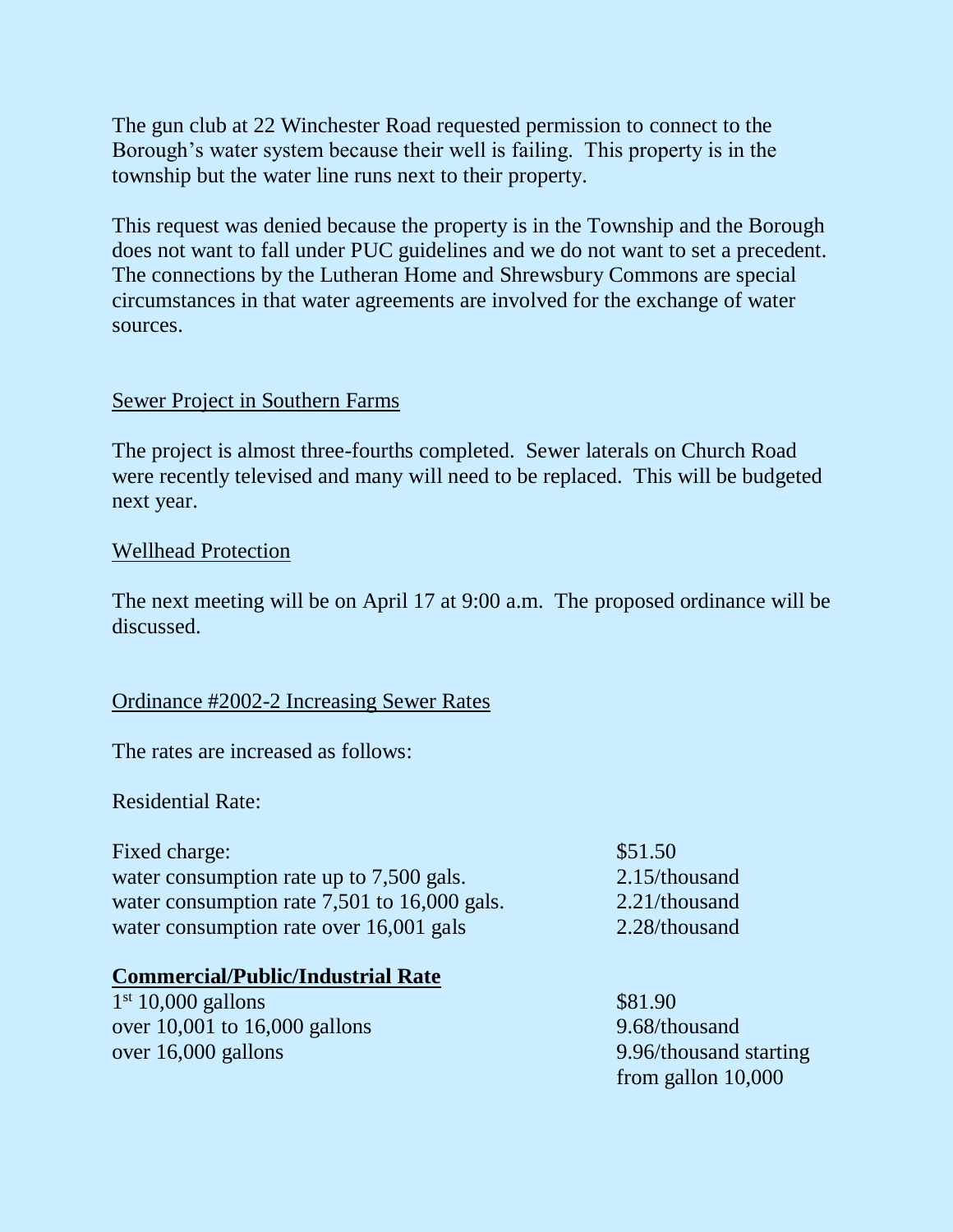R. Buchanan moved to adopt ordinance #2002-2 increasing the sewer rates. E. Stoley seconded. The motion carried with all in favor.

Residents were reminded the water and sewer systems do not see profits; excess monies are placed in savings for necessary improvements.

# **Public Roads & Lighting** – Christopher M. Skoglind

## 2002 Street Work

The bids will be opened next month. Chris said he would like to spend a portion of the State Liquid Fuels monies on preventative maintenance and then save the money up for a few years to do large jobs.

#### Street Sweeper

The street sweeper is finished and it looks like he did a good job.

## Speed Limit in the area of 229 North Main St.

Rep. Ron Miller's office called to see if the Borough would consider asking for a speed limit study in the area of 229 North Main Street as the old speed limit is based on a study from 1979. The resident called to complain.

Due to the fact that the State could increase the speed limit in this area based on prevailing speeds of motorists, it was decided to place the police department's speed trailer in this location for awhile. The State may be asked to run radar in this area.

## Orange Triangles on Speed Limit Signs

The Public Works Department had placed small orange triangles on speed limit signs on certain streets in the Borough. A farmer complained to the State that the triangles are for farm vehicles only and upon the advice of Chief Childs, the Department painted the signs completely orange. A State Policeman visited the Public Works Department about the signs and he was referred to Chief Childs.

## Vehicles Parking Facing the Wrong Direction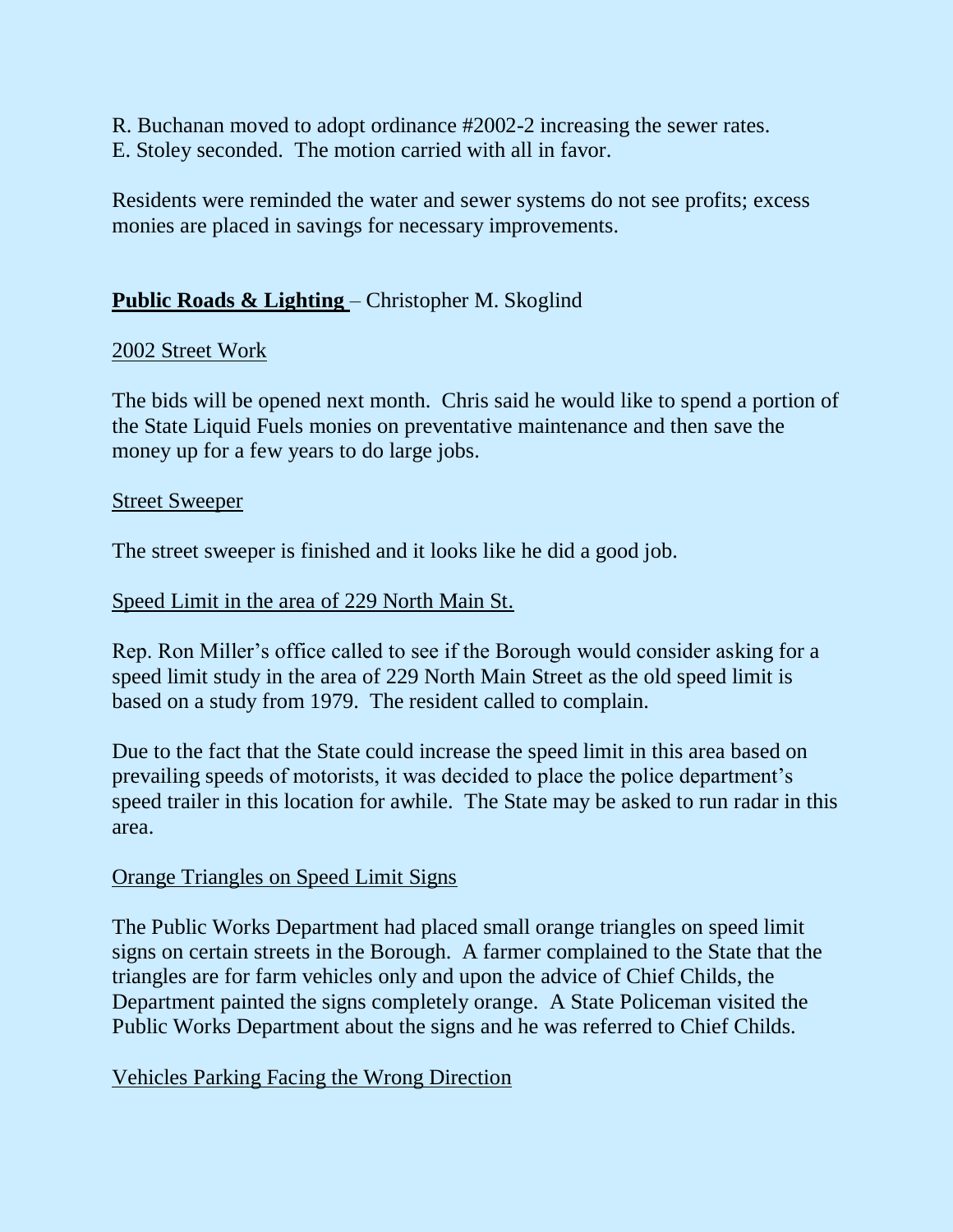There are vehicles that are parked facing the wrong direction. R. Buchanan will ask the police department to check out the streets mentioned.

#### Resolution for Banner

The Market Square Shopping Center asked the Borough to seek permission from PennDOT for them to place a banner across Main Street to announce a day of fun set for May 4.

Council was reluctant to ask permission for a commercial business to place a banner. The banners to be placed across highways are for community fund-raiser organizations.

# **Public Lands & Buildings and Finance** – Michael W. Ridgely

# **ENGINEER'S REPORT**

#### Eitzert Property

Jim reported there is interest in the Eitzert property and sewer capacity is available through the Borough. He inquired if there was still interest in using a portion of this property for a public works garage.

#### Scout House Roof

Jim is in the process of obtaining bids for repair of the roof and trusses.

## Booster Pump Application

Jim's office will be submitting the application to DEP next week.

## Nachtigall Property in Hopewell Township

Tom Simmons, developer of the Springs property, needs a right of way across property to the north owned by Dr. Nachtigall. In exchange for the right of way, Mr. Nachtigall is asking if he can connect to Tom's sewer line. This property is to the northeast of Tom's property where the phone substation is located and to the east comprising about 100 acres in Hopewell Township zoned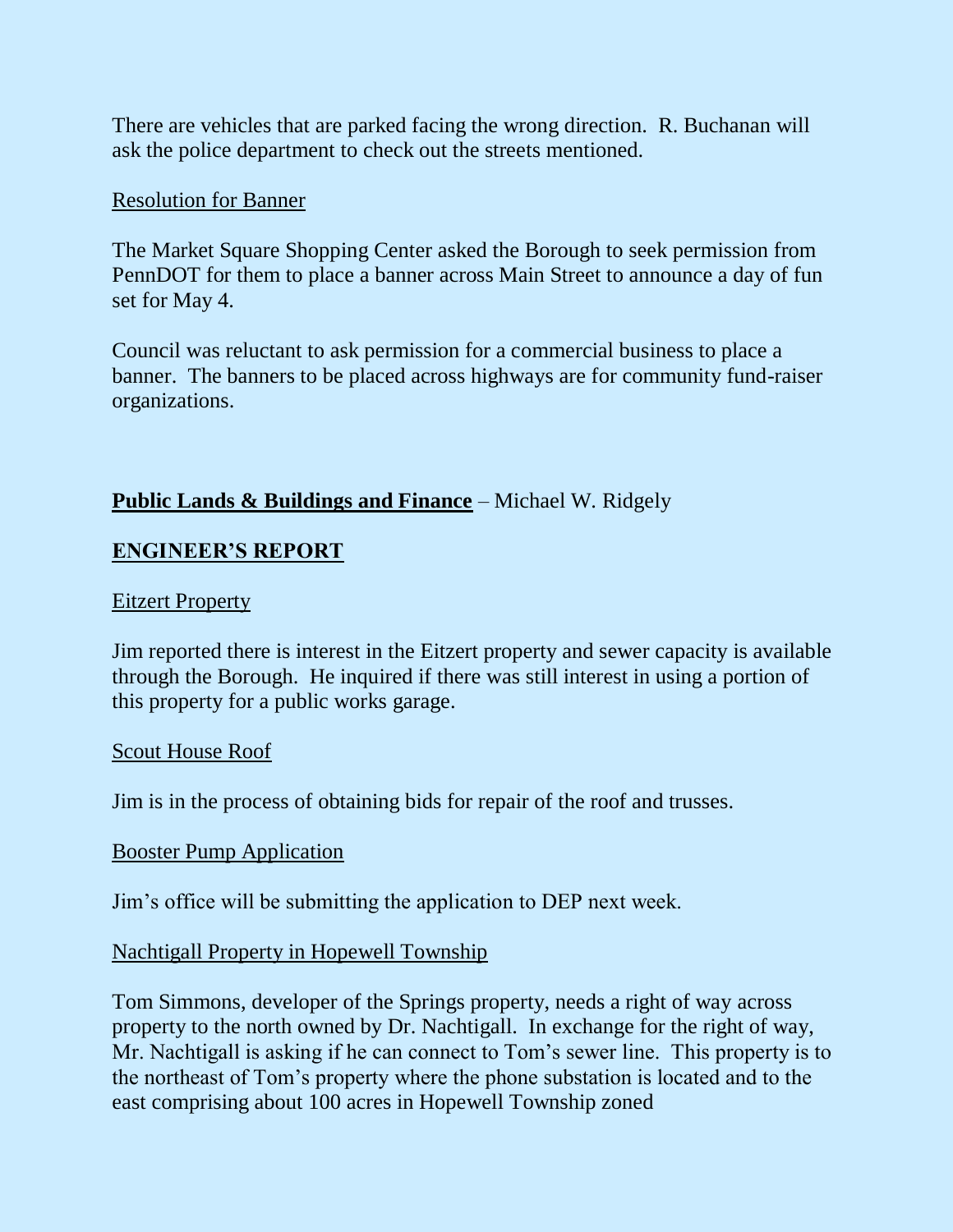Industrial/Agricultural. Mr. Nachtigall does not have sewer capacity/EDUs reserved, but he wants to be able to connect to Tom Simmon's gravity 8" line. The Borough could also eliminate the Brook Meadow sewer pump station by extending a line for gravity flow at a cost of about \$25,000.00.

Out of goodwill for Tom Simmons, the Borough will approve the connection of Mr. Nachtigall's parcel to Tom Simmons 8" sewer line. It should be made clear that the Borough is not providing sewer capacity for this parcel and there is also no guarantee that the 8" line will be large enough to serve the Nachticall parcel should he find sewer EDUs in the future.

## Spring House Pump

The 10 h.p. pump purchased in the 1940s needs to be replaced. Kohl Bros. has quoted a price of \$12,750.00 for a 7.5 h.p. for next year's budget.

Mt. Airy Road Extension

The extension should be open by mid May.

# **SOLICITOR'S REPORT**

## Adelphia Cable Communications

Solicitor Rehmeyer has not received a response from the letter sent after the meeting the Ad Hoc Cable Committee had with Adelphia representatives on February 26. There was concern about the franchise fees in light of Adelphia's financial problems.

## Allied Trailers Sales & Rentals

A check in the amount of \$1,250.00 was received as settlement of the Borough's expenses connected with the faulty trailer rented last year.

Sale of Sewer Capacity from Railroad Borough to Shrewsbury Township

Attorney Malone is preparing an agreement to effectuate the transfer of sewer capacity from Railroad Borough to Shrewsbury Township.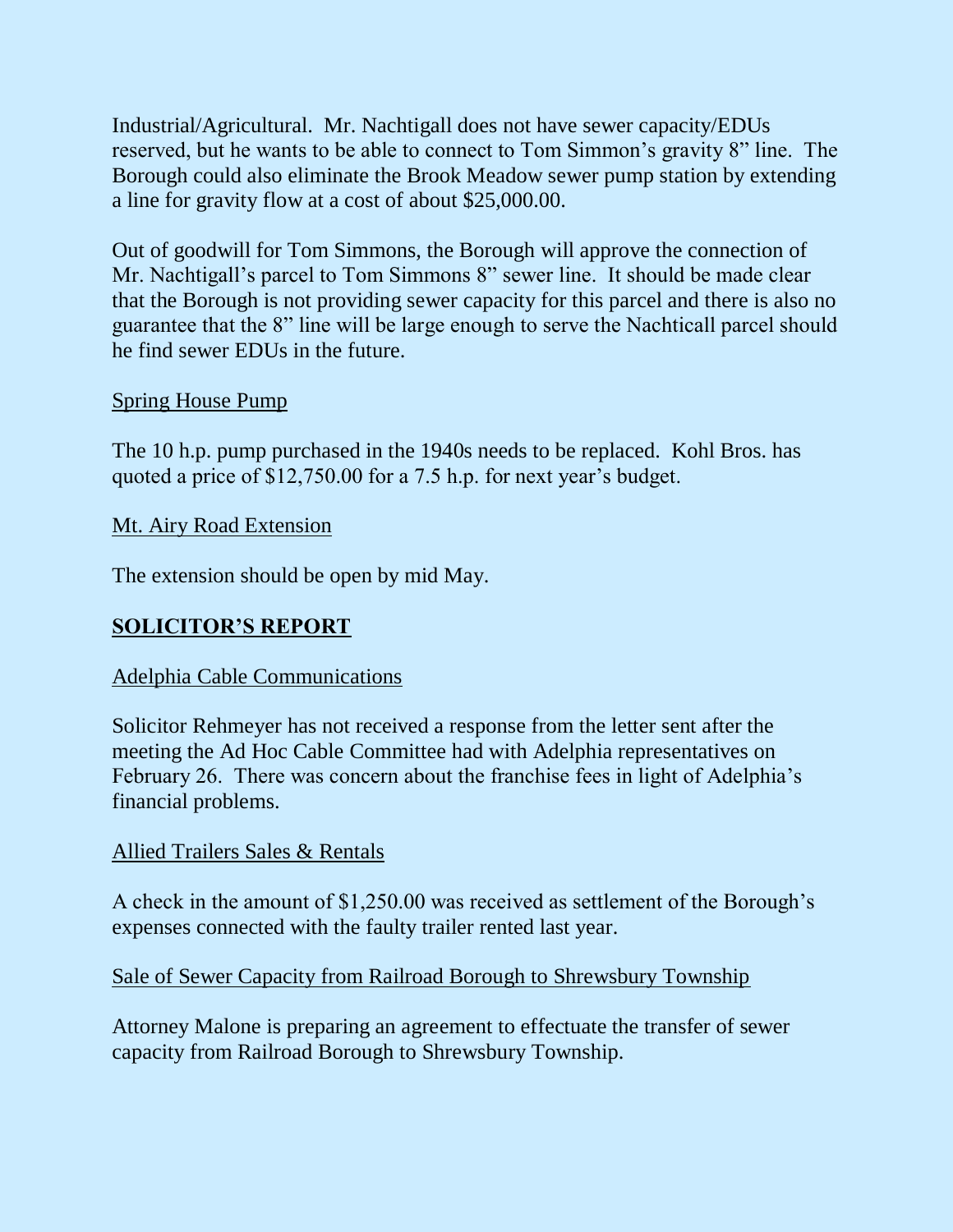# **Public Safety, Welfare and Personnel** – Salvatore A. DiPaula, Jr.

## Fifth Public Works Employee

Jeff Wilson will start work on April 15.

# **Secretary's Report** – Cindy L. Bosley

## Recycling Bins

The Secretary would like to order bins through a DEP grant. The price of bins is  $55¢$  a bin. However, we must be aware if the grant money does not come through (which has never happened before) the Borough would be responsible for the invoice plus shipping. Permission was granted.

#### Building Grant

The money was received and a grant closeout report was submitted.

## Website

The site is not receiving the number of visitors it should be and the Secretary will be submitting more information and forms to be added to the site.

## Statewide Building Code

Handouts from the April 2 workshop were distributed.

#### Transient Vendors

A form will be prepared for vendors to complete and a copy will then be provided to the police department.

## Annual Appreciation Dinner

The dinner will be either November 8 or 15.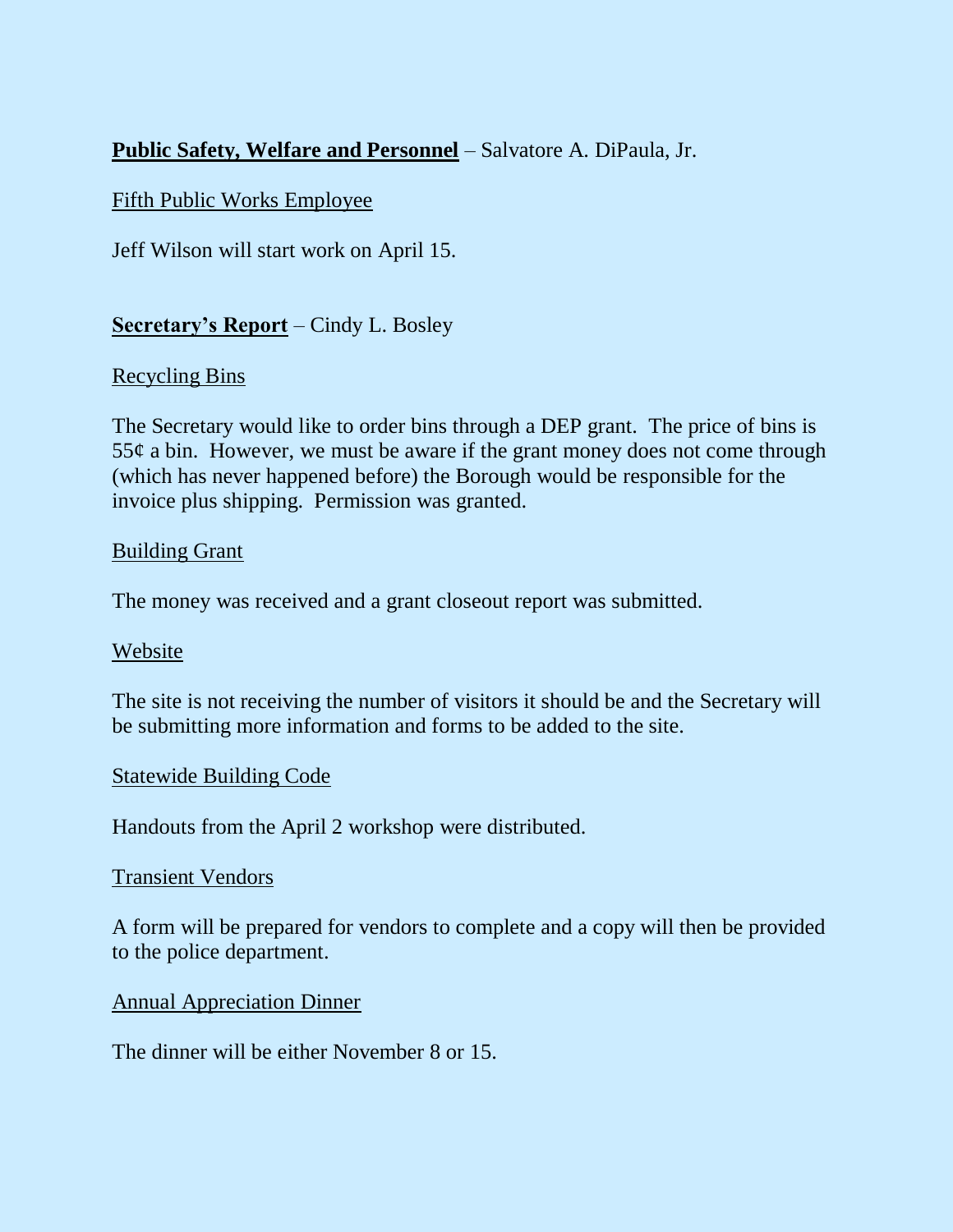## Institute at Shippensburg University

The Secretary was given permission to attend the weeklong institute from June 10- 14.

# **York Area Earned Income Tax Bureau** – Joseph M. Leshko

Eight Borough residents were found on Shrewsbury Township's tax register and they will be transferred to the Borough's list.

# **Recreation Board/Regional Recreation Board** – Joseph M. Leshko

## **Planning Commission/Regional Planning Commission** – Eric W. Stoley

Messina's Townhouses land development plan will be before the Planning Commission on April 15.

#### Kiosk Software

The first phase of working with the arcview software has been started and we may be able to get some help from students who can enter utility information on our Geographical Information System program.

## Regional Transportation Study Meeting

The meeting will be on April 23 at the High School cafeteria from  $7 - 9$  p.m.

#### WREN grant

The Commission has applied for a \$4,000 grant from the League of Women Voters.

## Regional Comprehensive Plan

Shrewsbury Township will be amending their zoning ordinance as part of the comprehensive plan. New Freedom Borough has decided not adopt the Regional Comprehensive Plan.